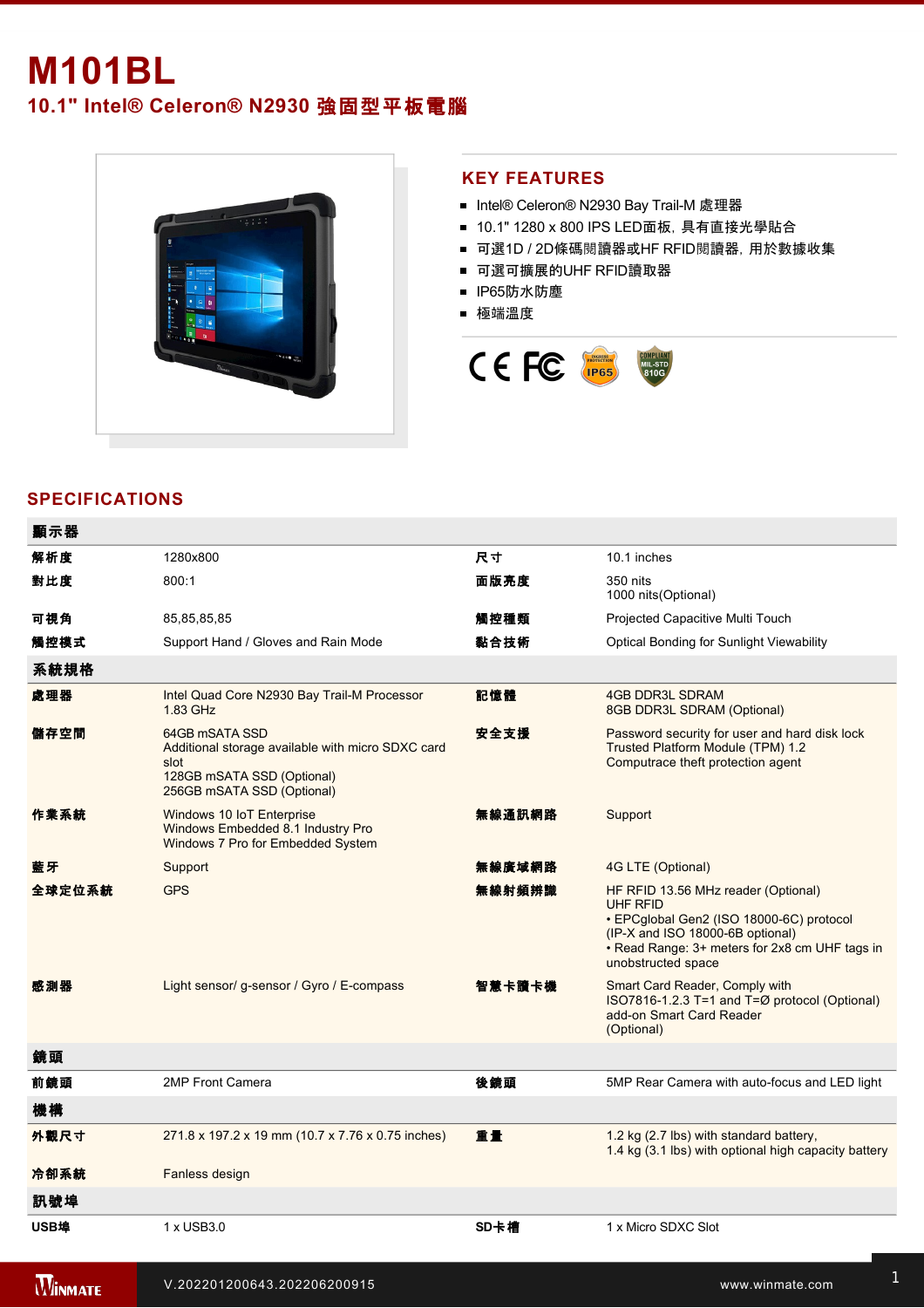| SIM卡槽                   | 1 x SIM card slot                                                                                                | 影像                     | 1 x Micro HDMI (Optional)                                                                                                                                                                                                                                                                                                                                                  |
|-------------------------|------------------------------------------------------------------------------------------------------------------|------------------------|----------------------------------------------------------------------------------------------------------------------------------------------------------------------------------------------------------------------------------------------------------------------------------------------------------------------------------------------------------------------------|
|                         |                                                                                                                  |                        |                                                                                                                                                                                                                                                                                                                                                                            |
| 音訊                      | 1 x Audio combo 3.5mm audio combo jack (Mic in<br>or Line Out)<br>Single Mic Built-in Microphone<br>Dual Speaker | 擴充端口                   | 1 x Expansion Connector for USB2.0 / Full RS232<br>(Optional)                                                                                                                                                                                                                                                                                                              |
| 有線網路                    | 1 x 30-pin Combo connector (Gigabit-LAN/RS232)                                                                   | 指示燈                    | 4x LED Indicator for Power, Battery, HDD, RF<br>status                                                                                                                                                                                                                                                                                                                     |
| 底座接頭                    | 1 x 19-pin docking connector                                                                                     |                        |                                                                                                                                                                                                                                                                                                                                                                            |
| 環境                      |                                                                                                                  |                        |                                                                                                                                                                                                                                                                                                                                                                            |
| 工作濕度                    | 10% to 90% RH, non-condensing                                                                                    | 工作溫度                   | -20 $^{\circ}$ C to 60 $^{\circ}$ C (AC mode), -10 $^{\circ}$ C to 50 $^{\circ}$ C (Battery<br>mode)                                                                                                                                                                                                                                                                       |
| 儲存溫度                    | -30°C to 70°C (-22°F to 158°F)                                                                                   | 衝撃                     | MIL-STD-810G Method 516.6 Procedure I                                                                                                                                                                                                                                                                                                                                      |
| 振動                      | MIL-STD-810G Method 514.6 Procedure I                                                                            | IP防水等級                 | IP65 certified, dustproof and waterproof                                                                                                                                                                                                                                                                                                                                   |
| 落摔                      | MIL-STD-810G Method 516.6, 4 ft                                                                                  |                        |                                                                                                                                                                                                                                                                                                                                                                            |
| 認證                      |                                                                                                                  |                        |                                                                                                                                                                                                                                                                                                                                                                            |
| 認證                      | CE, FCC, UL, PTCRB, Verizon                                                                                      |                        |                                                                                                                                                                                                                                                                                                                                                                            |
| 安全性                     |                                                                                                                  |                        |                                                                                                                                                                                                                                                                                                                                                                            |
| <b>SOTI MobiControl</b> | SOTI MobiControl Compliance                                                                                      | <b>Kensington Lock</b> | Kensington Lock Support                                                                                                                                                                                                                                                                                                                                                    |
| 控制                      |                                                                                                                  |                        |                                                                                                                                                                                                                                                                                                                                                                            |
| 按鈕                      | 1 x Power, 1 x Home, 2 x volume key,<br>2 x Programmable Function Keys                                           |                        |                                                                                                                                                                                                                                                                                                                                                                            |
| 電源                      |                                                                                                                  |                        |                                                                                                                                                                                                                                                                                                                                                                            |
| 電池                      | 7.4V, typ. 5140 mAh Li-Polymer Battery (2S1P)<br>7.4V, typ. 10280 mAh Li-Polymer Battery (2S2P,<br>optional)     | 電池使用時間                 | Standard. Battery: 8 hours<br>High Capacity Battery: 16 hours                                                                                                                                                                                                                                                                                                              |
| 電源規格                    | 12-19V DC                                                                                                        | 電源適配器                  | 100-240V, 50-60Hz / 19V DC                                                                                                                                                                                                                                                                                                                                                 |
| 配件                      |                                                                                                                  |                        |                                                                                                                                                                                                                                                                                                                                                                            |
| 配件                      | Adapter and Power Cord<br>Capacitive Stylus<br><b>Standard Battery</b>                                           | 配件選配                   | Desk Dock (Optional)<br>Vehicle Dock (without VGA output) (Optional)<br>Vehicle Cradle (Optional)<br>Vehicle Charger (Optional)<br>High Capacity Battery (Optional)<br>Battery Charger (Optional)<br>Smart Card Reader (Optional)<br>UHF RFID Reader (Optional)<br>VESA Mount Kit (Optional)<br>Hand Strap (Optional)<br>Shoulder Strap (Optional)<br>Carry Bag (Optional) |
| 條碼掃描                    |                                                                                                                  |                        |                                                                                                                                                                                                                                                                                                                                                                            |

**配件** 1D/2D barcode reader (Optional)

**DIMENSIONS**  UNIT:MM